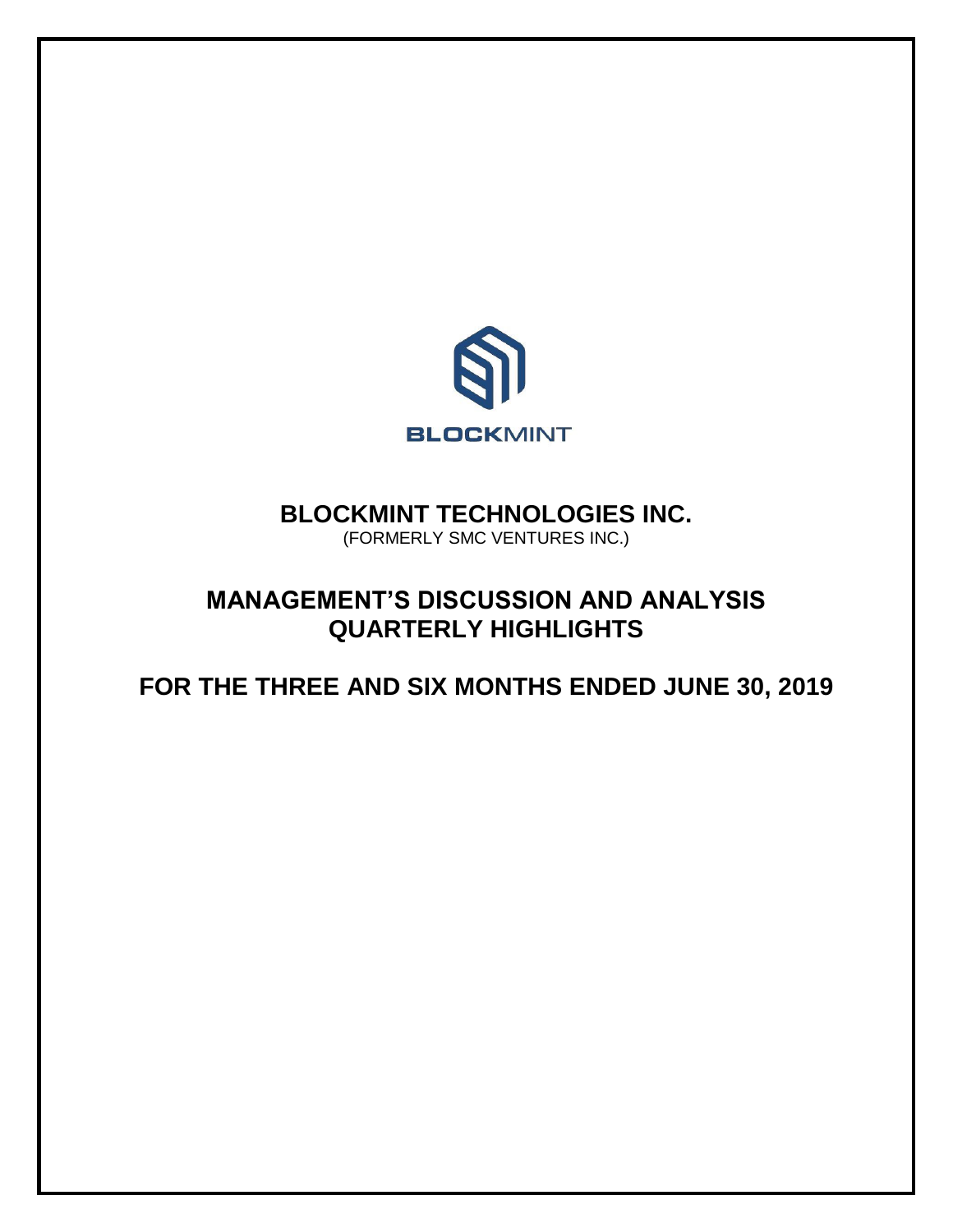## **Introduction**

The following Management's Discussion & Analysis ("MD&A") of the financial condition and results of the operations of BlockMint Technologies Inc. (formerly SMC Ventures Inc.). (the "Company" or "BlockMint") has been prepared to provide material updates to the business, operations, liquidity and capital resources of the Company since its last annual management's discussion & analysis, being the Management's Discussion & Analysis ("Annual MD&A") for the fiscal year ended December 31, 2018. This MD&A does not provide a general update to the Annual MD&A, or reflect any non-material events since the date of the Annual MD&A.

This MD&A has been prepared in compliance with the requirements of section 2.2.1 of Form 51-102F1, in accordance with National Instrument 51-102 – *Continuous Disclosure Obligations*. This discussion should be read in conjunction with the Annual MD&A, the audited annual consolidated financial statements of the Company for the year ended December 31, 2018 and the period from incorporation (December 22, 2017) to December 31, 2017 and the unaudited condensed consolidated interim financial statements for the three and six months ended June 30, 2019, together with the notes thereto. **Results are reported in United States dollars, unless otherwise noted.** In the opinion of management, all adjustments (which consist only of normal recurring adjustments) considered necessary for a fair presentation have been included. The results for the three and six months ended June 30, 2019 are not necessarily indicative of the results that may be expected for any future period. Information contained herein is presented as at August 29, 2019 unless otherwise indicated.

The unaudited condensed consolidated interim financial statements for the three and six months ended June 30, 2019, have been prepared using accounting policies consistent with International Financial Reporting Standards ("IFRS") as issued by the International Accounting Standards Board and interpretations of the IFRS Interpretations Committee. The unaudited condensed consolidated interim financial statements have been prepared in accordance with International Standard 34, Interim Financial Reporting.

For the purposes of preparing this MD&A, management, in conjunction with the Audit Committee of Board of Directors, considers the materiality of information. Information is considered material if: (i) such information results in, or would reasonably be expected to result in, a significant change in the market price or value of BlockMint's common shares; or (ii) there is a substantial likelihood that a reasonable investor would consider it important in making an investment decision; or (iii) it would significantly alter the total mix of information available to investors. Management, in conjunction with the Audit Committee of Board of Directors, evaluates materiality with reference to all relevant circumstances, including potential market sensitivity.

# **Caution Regarding Forward-Looking Statements**

This MD&A contains certain forward-looking information and forward-looking statements, as defined in applicable securities laws (collectively referred to herein as "forward-looking statements"). These statements relate to future events or the Company's future performance. All statements other than statements of historical fact are forward-looking statements. Often, but not always, forward-looking statements can be identified by the use of words such as "plans", "expects", "is expected", "budget", "scheduled", "estimates", "continues", "forecasts", "projects", "predicts", "intends", "anticipates" or "believes", or variations of, or the negatives of, such words and phrases, or state that certain actions, events or results "may", "could", "would", "should", "might" or "will" be taken, occur or be achieved. Forward-looking statements involve known and unknown risks, uncertainties and other factors that may cause actual results to differ materially from those anticipated in such forward-looking statements. The forward-looking statements in this MD&A speak only as of the date of this MD&A or as of the date specified in such statement.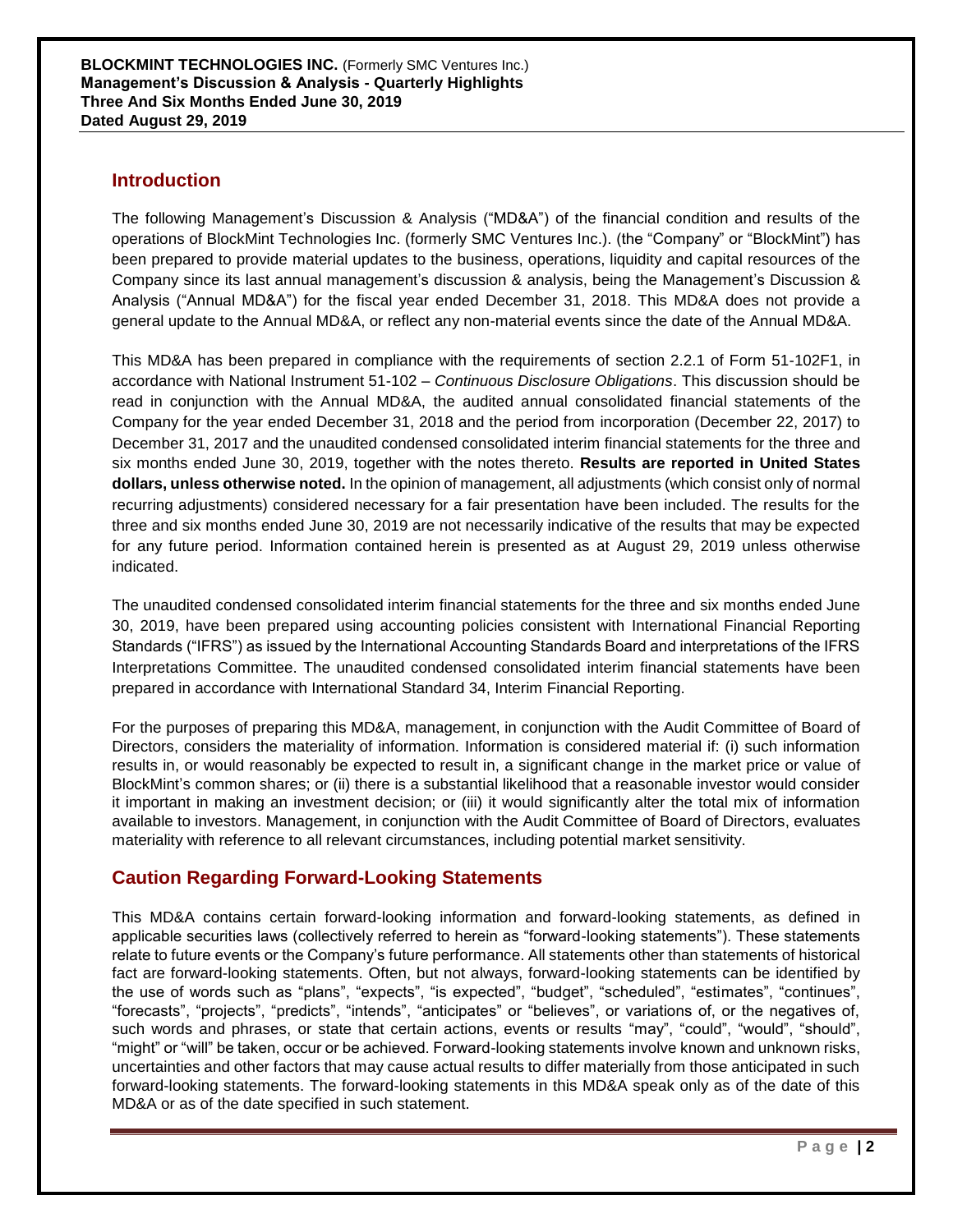| <b>Forward-looking statements</b>                                                                                                                                                                                                                                                                                                                     | <b>Assumptions</b>                                                                                                                                                                                                                                                                                                                                                 | <b>Risk factors</b>                                                                                                                                                                                                                                                                        |
|-------------------------------------------------------------------------------------------------------------------------------------------------------------------------------------------------------------------------------------------------------------------------------------------------------------------------------------------------------|--------------------------------------------------------------------------------------------------------------------------------------------------------------------------------------------------------------------------------------------------------------------------------------------------------------------------------------------------------------------|--------------------------------------------------------------------------------------------------------------------------------------------------------------------------------------------------------------------------------------------------------------------------------------------|
| The Company's cash balance<br>at June 30, 2019, is sufficient<br>to fund its consolidated<br>operating expenses at current<br>levels. At the date hereof, the<br>Company's consolidated cash<br>balance has diminished as a<br>result of normal business<br>operations and management is<br>attempting to defer payments,<br>to the extent practical. | The development and operating<br>activities of the Company for the<br>twelve-month period ending June<br>30, 2020, and the costs<br>associated therewith, will be<br>consistent with the Company's<br>current expectations; debt and<br>equity markets, exchange and<br>interest rates and other applicable<br>economic conditions are<br>favourable to BlockMint. | Changes in debt and equity<br>markets; timing and availability of<br>external financing on acceptable<br>terms; increases in costs;<br>government regulation,<br>cryptocurrency price fluctuations;<br>interest rate and exchange rate<br>fluctuations; changes in economic<br>conditions. |

Inherent in forward-looking statements are risks, uncertainties and other factors beyond BlockMint's ability to predict or control. Readers are cautioned that the above chart does not contain an exhaustive list of the factors or assumptions that may affect the forward-looking statements, and that the assumptions underlying such statements may prove to be incorrect. Actual results and developments are likely to differ, and may differ materially, from those expressed or implied by the forward-looking statements contained in this MD&A. Readers should refer to those risk factors referenced in the "Risks and Uncertainties" section below.

Forward-looking statements involve known and unknown risks, uncertainties and other factors that may cause BlockMint's actual results, performance or achievements to be materially different from any of its future results, performance or achievements expressed or implied by forward-looking statements. All forward-looking statements herein are qualified by this cautionary statement. Accordingly, readers should not place undue reliance on forward-looking statements. The Company undertakes no obligation to update publicly or otherwise revise any forward-looking statements whether as a result of new information or future events or otherwise, except as may be required by law. If the Company does update one or more forward-looking statements, no inference should be drawn that it will make additional updates with respect to those or other forward-looking statements, unless required by law.

# **Description of Business**

BlockMint (Canada) Technologies Inc. (formerly BlockMint Technologies Inc.) ("BlockMint-Canada"), a wholly owned subsidiary of the Company, was incorporated on December 22, 2017 pursuant to the British Columbia *Business Corporations Act*. BlockMint-Canada and its subsidiary, BlockMint (USA) Technologies Inc. ("BlockMint-USA") are in the business of developing distributed systems and networks that enable a more decentralized deployment of blockchain based applications such as cryptocurrency mining. BlockMint-(USA) was incorporated under the laws of the State of Delaware on March 6, 2018.

On February 19, 2019, the Company completed a triangular amalgamation whereby BlockMint-Canada shares were exchanged for Company shares and BlockMint-Canada became a wholly owned subsidiary of the Company (see "Outlook and Overall Performance" below). The transaction was accounted for as a reverse takeover ("RTO") whereby BlockMint-Canada was identified as the acquirer for accounting purpose and the resulting unaudited condensed consolidated interim financial statements are presented as a continuance of BlockMint-Canada and the comparative figures presented in the unaudited condensed consolidated interim financial statements after the RTO are those of BlockMint-Canada.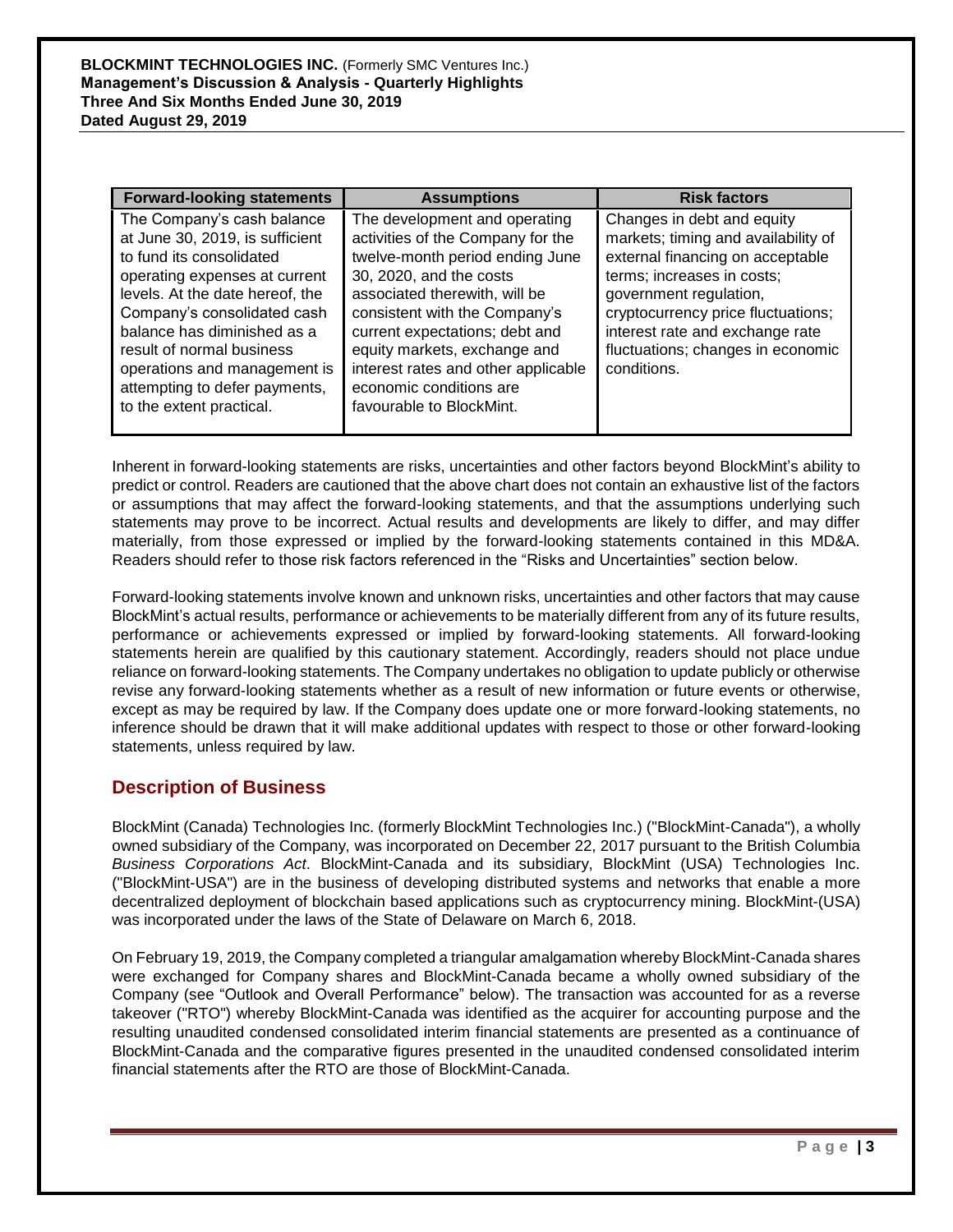The Company's registered office address is located at 29th Floor, 595 Burrard Street, Vancouver, British Columbia, V7X 1J5.

BlockMint's objective is to develop distributed systems and networks that enable a more decentralized deployment of blockchain based applications. One such application is cryptocurrency mining, which relies on a decentralized blockchain network. BlockMint believes that everyone should be able to contribute to this network and participate in the crypto-economy and the Company aims to create software products to achieve this objective.

This is why BlockMint's initial software product was the Minter browser - the only secure and private browser where someone can mine cryptocurrency as they browse the web. In addition to being a web browser, Minter has additional integrated features, such as a virtual private network (VPN), ad-blocker and cryptocurrency wallet. The Minter browser was released earlier this year and it is available for download at the website getminter.com.

BlockMint is also developing a second software product referred to as MintAccess, which will allow website owners/hosts to earn cryptocurrency from users when they visit the owner's site by utilizing the site visitor's computing power from their connected device to mine cryptocurrency. With MintAccess, website owners can monetize the content on their site without having a site visitor pay a fee (no paywall or subscription fees) or view paid/sponsored advertisements (ads will not display). BlockMint intends to licence the software to websites once the product is ready for its beta release, which was planned for later this year but its release may be delayed until there has been further recovery in the prices of digital currencies.

# **Outlook and Overall Performance**

## **Corporate**

### Business Development

As referred to above, on February 19, 2019 the Company closed its reverse takeover acquisition of BlockMint-Canada, whereby:

- $\cdot \cdot$  the Company consolidated its 18,708,678 common shares on a two for one basis resulting is 9,354,387 post consolidation shares outstanding;
- BlockMint Technologies Inc. changed its name to Blockmint (Canada) Technologies Inc.;
- The Company issued 34,914,681 post-consolidation shares to the shareholders of BlockMint-Canada (1.33 post consolidation shares of the Company for each share of BlockMint-Canada);
- $\cdot \cdot$  The Company issued 6,650,000 performance warrants in replacement of the 5,000,000 performance warrants outstanding in the capital of BlockMint-Canada and 152,498 finder's fee warrants in replacement of the 114,660 finder's fee warrants outstanding in the capital of BlockMint-Canada, each share purchase warrant entitling the holder to acquire one post-consolidation share of the Company at the exercise price in the underlying BlockMint- Canada warrant.

In accordance with IFRS 3, Business Combination, the substance of the transaction is a reverse takeover of a non-operating company. The transaction does not constitute a business combination as the Company did not meet the definition of a business under the standard. As a result, the transaction is accounted for as a capital transaction with BlockMint-Canada being identified as the acquirer and the equity consideration being measured at fair value. The resulting unaudited condensed consolidated interim statement of financial position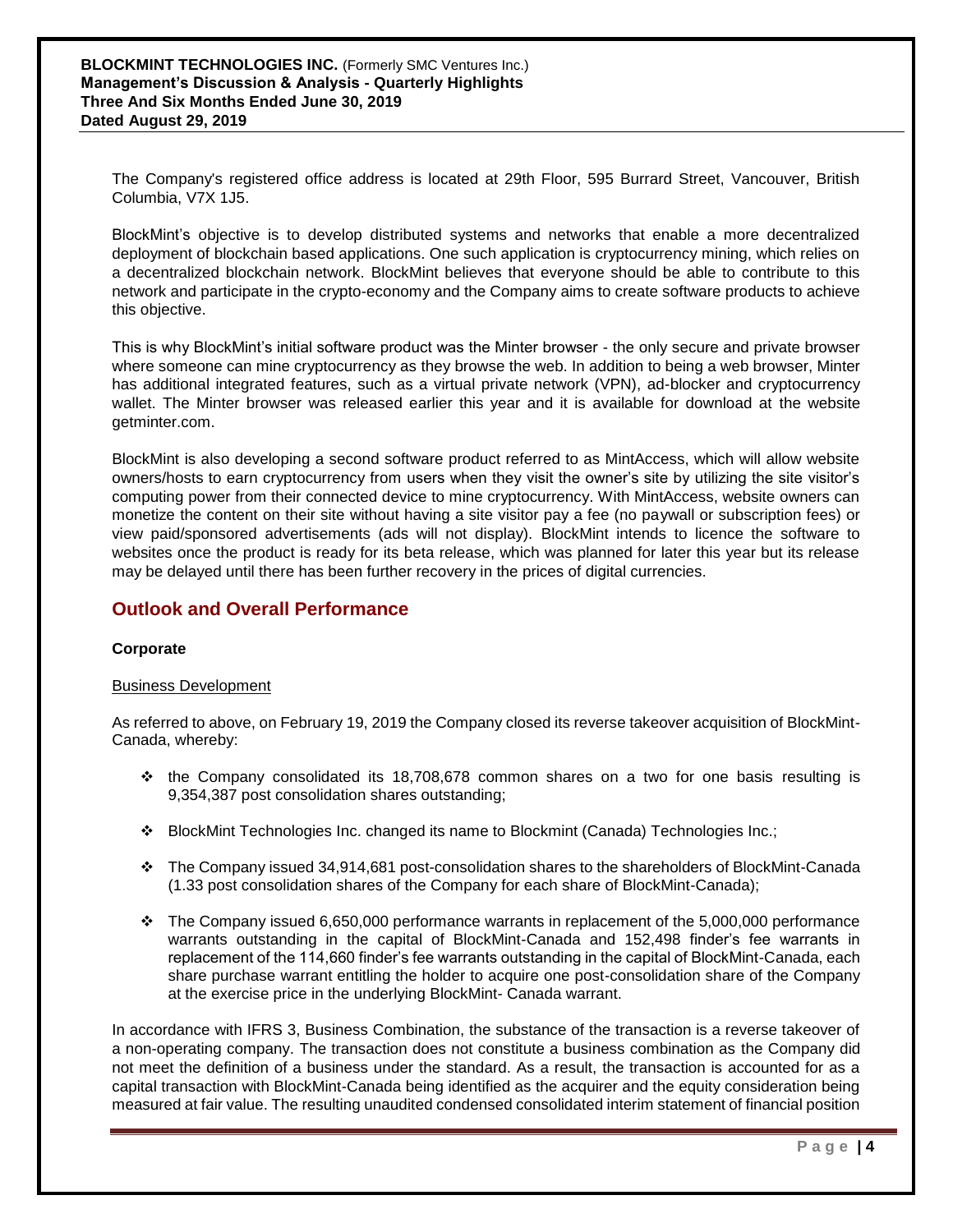is presented as a continuance of BlockMint- Canada and comparative figures presented in the unaudited condensed consolidated interim financial statements after the reverse takeover are those of BlockMint-Canada.

IFRS 2, Share-based Payment, applies to transactions where an entity grants equity instruments and cannot identify specifically some or all of the goods or services received in return. Because BlockMint-Canada would have issued shares with a value in excess of the assets received, the difference is recognized in comprehensive loss as a transaction cost. The amount assigned to the transaction cost of \$3,458,765 is the difference between the fair value of the consideration and the net identifiable assets of the Company acquired by BlockMint-Canada and included in the unaudited condensed consolidated interim consolidated statement of comprehensive loss.

The purchase price is recorded as the cost to acquire the share capital at the fair value at the time of the transaction. The excess of the amount paid over the fair value of the net assets acquired is charged to profit or loss as a transaction cost. Accordingly share capital increased by \$3,835,279, being the fair value of the common shares issued for the acquisition.

| <b>Consideration - Shares</b>            | \$3,835,279 |
|------------------------------------------|-------------|
| <b>Total consideration</b>               | \$3,835,279 |
|                                          |             |
| Identifiable assets acquired             |             |
|                                          |             |
| Cash                                     | \$408,219   |
| Other receivables and prepaid expenses   | 6,657       |
| Accounts payable and accrued liabilities | (38, 362)   |
| Net assets acquired                      | \$376,514   |
|                                          |             |
| <b>Transaction cost</b>                  | \$3,458,765 |

Financial highlights

The Company had no revenue, so its ability to ensure continuing operations is dependent on the development of its operating systems, or raising more equity or debt financing.

For the six months ended June 30, 2019, the Company had a net loss of \$3,992,123 which consisted primarily of transaction cost of \$3,458,765. At June 30, 2019, the Company had a net working capital of \$3,084,475 (December 31, 2018 - \$3,233,685). The Company had cash and cash equivalents of \$3,112,147 (December 31, 2018 - \$3,232,402).

The Company has sufficient capital to meet its ongoing operating expenses and continue to meet its obligations on its current projects for the 12-month period ending June 30, 2020. Management may increase or decrease budgeted expenditures depending on the cryptocurrency market and demand for its two products. See "Liquidity and Financial Position" below.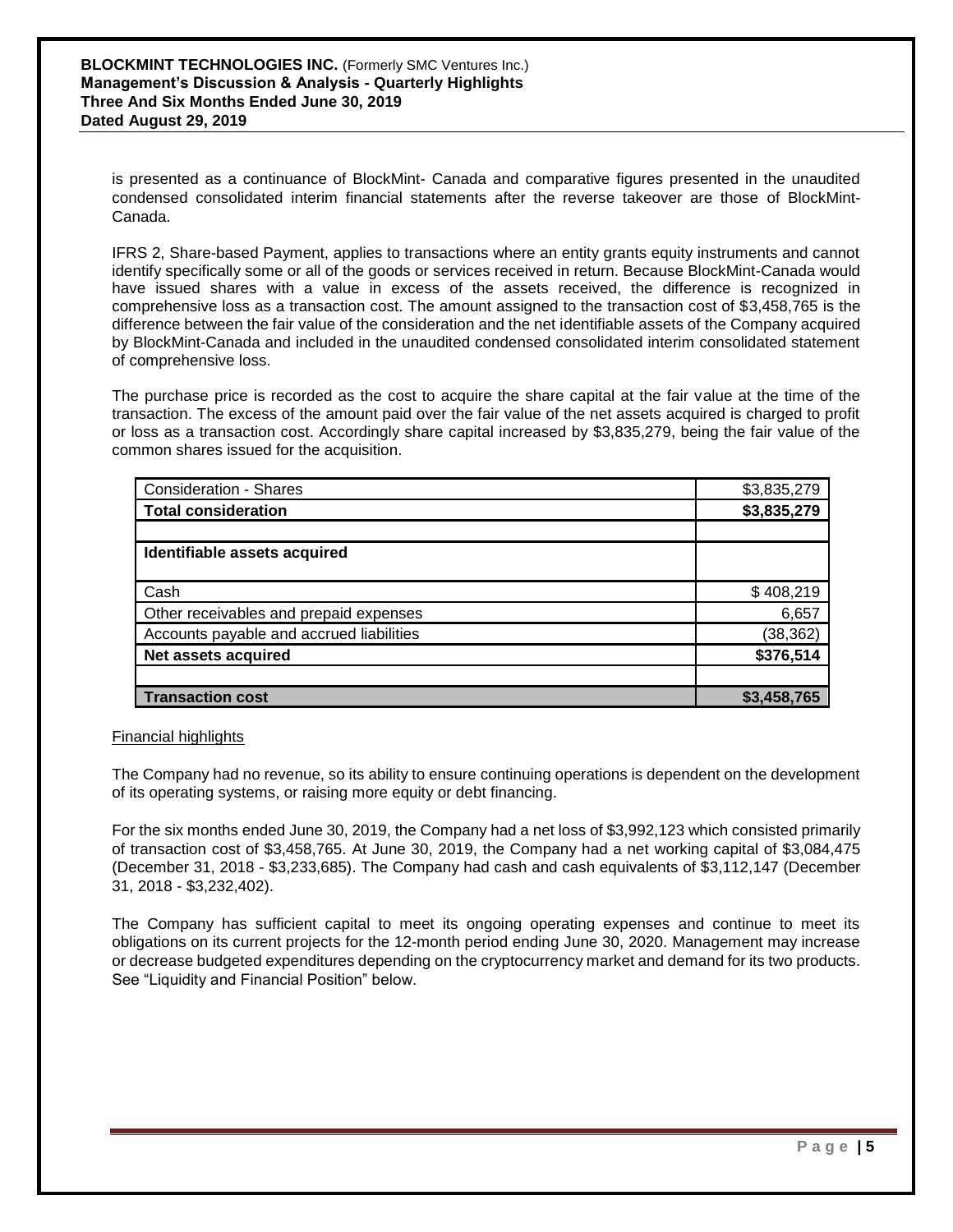# **Trends**

The Company is focused on developing distributed systems and networks that enable a more decentralized deployment of blockchain based applications such as cryptocurrency mining. There has been a general downturn in the cryptocurrency markets due primarily to the decline in the price of the major cryptocurrencies. While the prices of certain cryptocurrencies has rebounded, the volume of trading remains well below highs from 12 to 18 months ago. Consequently, the market for the Company's products has declined, and it is uncertain whether the demand for such products will return. Management, in conjunction with the Board of Directors, will continue to monitor these developments and their effect on the Company's business.

Management regularly monitors economic conditions and estimates their impact on the Company's operations and incorporates these estimates in both short-term operating and longer-term strategic decisions.

Apart from these and the risk factors noted under the heading "Risks and Uncertainties", management is not aware of any other trends, commitments, events or uncertainties that would have a material effect on the Company's business, financial condition or results of operations. See "Risks and Uncertainties" below.

## **Off-Balance-Sheet Arrangements**

As of the date of this filing, the Company does not have any off-balance-sheet arrangements that have, or are reasonably likely to have, a current or future effect on the results of operations or financial condition of the Company, including, and without limitation, such considerations as liquidity and capital resources.

## **Discussion of Operations**

### **Three months ended June 30, 2019 compared to three months ended June 30, 2018**

BlockMint's net loss totaled \$261,979 for the three months ended June 30, 2019, with basic and diluted loss per share of \$0.01. This compares with a net loss of \$516,008 with basic and diluted loss per share of \$0.02 for the three months ended June 30, 2018. The decrease in the net loss of \$254,029 was primarily due to a decrease in office and miscellaneous expenses as the Company downsized its operations in the United States.

## **Cash Flow**

The Company had cash of \$3,112,147 at June 30, 2019 (December 31, 2018 - \$3,232,402).

Cash used in operating activities was \$528,474 for the six months ended June 30, 2019. Operating activities were affected by the net change in non-cash, working capital balances due to a decrease in receivables and prepaid expenses of \$50,032; and offset by a decrease in accounts payable and accrued liabilities of \$52,285. The Company also recorded a transaction cost of \$3,458,765; depreciation of equipment of \$4,103; and revaluation gain in digital currency of \$497.

Net cash used in investing activities was \$408,219 during the six months ended June 30, 2019, as the Company completed the Arrangement Agreement with SMC.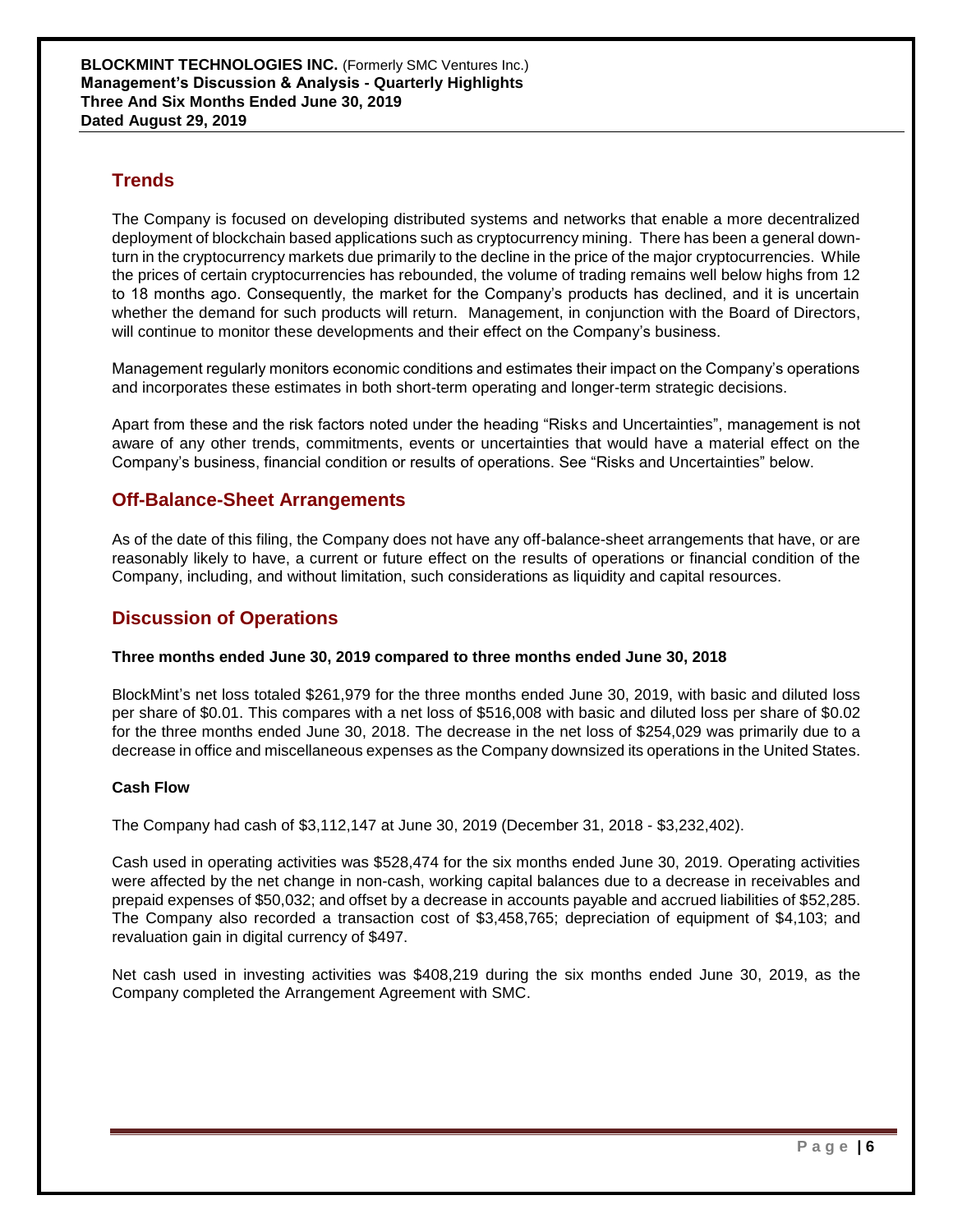**BLOCKMINT TECHNOLOGIES INC.** (Formerly SMC Ventures Inc.) **Management's Discussion & Analysis - Quarterly Highlights Three And Six Months Ended June 30, 2019 Dated August 29, 2019**

### **Liquidity and Capital Resources**

The activities of the Company principally involve the development of distributed systems and networks that enable a more decentralized deployment of blockchain based applications such as cryptocurrency mining, specifically, the development of BlockMint's two software products the *Minter browser* and *MintAccess*. The Company activities have been financed through the completion of equity offerings. There is no assurance that equity capital will be available to the Company in the amounts or at the times desired or on terms that are acceptable to the Company, if at all.

The Company has no significant revenues, and therefore must utilize its current cash reserves, funds obtained from the exercise of warrants and other financing transactions to maintain its capacity to meet ongoing operating activities. As of June 30, 2019, the Company had 6,650,000 warrants outstanding that would raise approximately \$200,000, if exercised in full; however, 6,650,000 of the warrants are subject to the Company meeting certain revenue thresholds so it is not anticipated that they will become exercisable in the next twelve months.

At June 30, 2019, the Company reported cash of \$3,112,147 (December 31, 2018 - \$3,232,402) and a net working capital of \$3,084,475 (December 31, 2018 - \$3,233,685). Currently, the Company's operating expenses are approximately \$20,000 to \$50,000 per month for management fees, month-to-month professional fees, listing expenses and other working expenses. The Company's cash as at June 30, 2019 is expected to be sufficient to satisfy current liabilities and general and administrative costs up to June 30, 2020.

## **Recent Accounting Pronouncements**

### *IFRIC Interpretation 23 Uncertainty over Income Tax Treatments*

The Interpretation provides guidance on the accounting for current and deferred tax liabilities and assets in circumstances in which there is uncertainty over income tax treatments. The Interpretation is applicable for annual periods beginning on or after January 1, 2019. At January 1, 2019, the Company adopted this standard and there was no material impact on the Company's unaudited condensed consolidated interim financial statements.

#### **New standards not yet adopted and interpretations issued but not yet effective**

There are no other relevant IFRS's or IFRS interpretations that are not yet effective that would be expected to have a material impact on the Company.

## **Related Party Transactions**

Related parties include the Board of Directors and officers of the Company, close family members and enterprises that are controlled by these individuals as well as certain persons performing similar functions. Related party transactions conducted in the normal course of operations are measured at the amount established and agreed to by the related parties.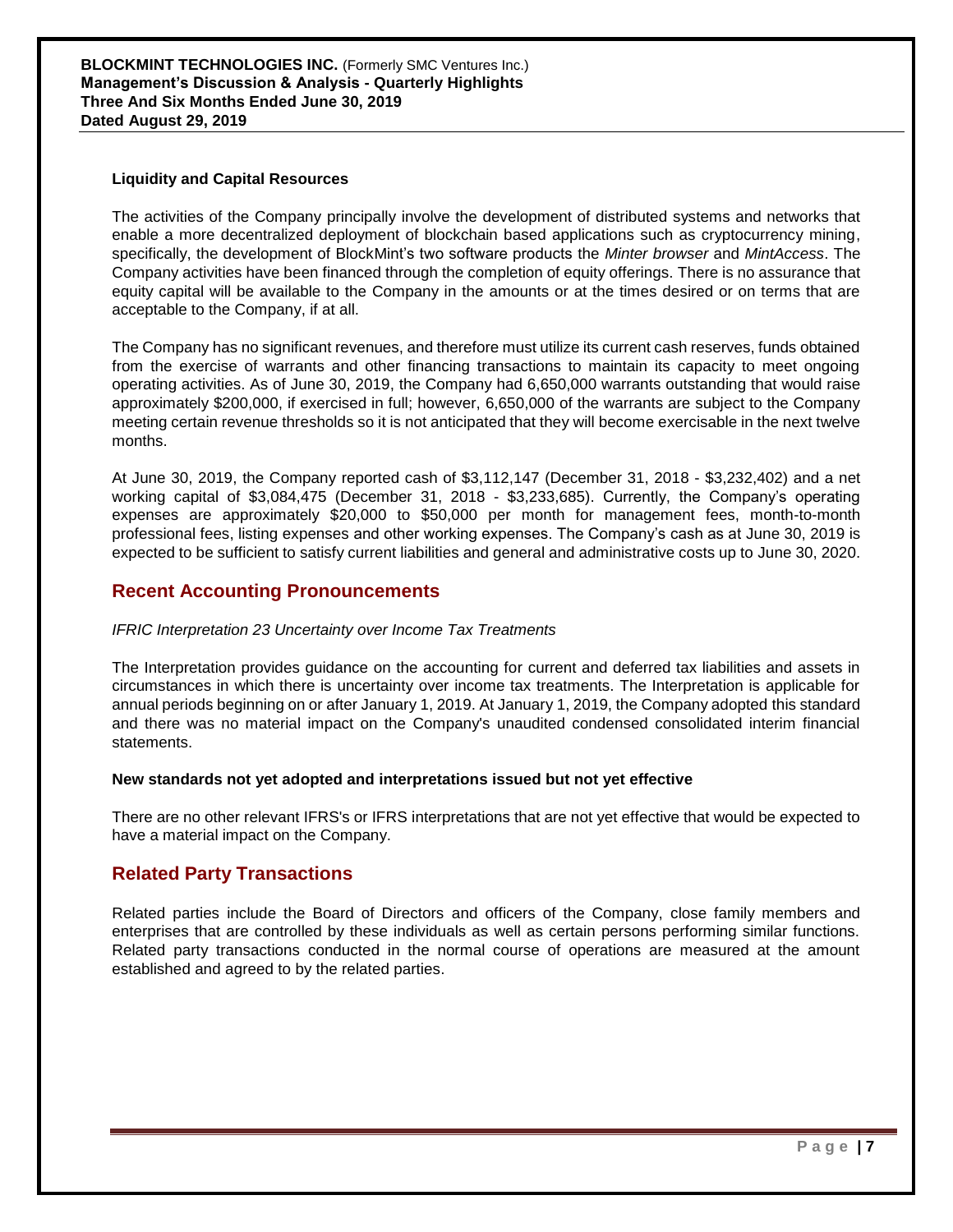|                                                         | Three months ended<br><b>June 30,</b> |              | Six months ended<br><b>June 30,</b> |                 |
|---------------------------------------------------------|---------------------------------------|--------------|-------------------------------------|-----------------|
| <b>Names</b>                                            | 2019<br>$($ \$)                       | 2018<br>(\$) | 2019<br>$($ \$)                     | 2018<br>$($ \$) |
| Owen Bird Law Corporation. (Owen Bird) (1)              | 1,511                                 | 17,500       | 30,952                              | 27,166          |
| Bayswater Consulting Ltd. (Bayswater) (2)               | 2,248                                 | 4,939        | 3,792                               | 7,104           |
| Marrelli Support Services Inc. ("Marrelli Support") (3) | 7,652                                 | 4,658        | 15,772                              | 10,458          |
|                                                         |                                       |              |                                     |                 |

(a) The Company entered into the following transactions with related parties:

- 1) For the three and six months ended June 30, 2019, the Company expensed \$1,511 and \$30,952, respectively (three and six months ended June 30, 2018 - \$17,500 and \$27,166, respectively) to a corporation with a common director for legal services. As at June 30, 2019, \$5,739 (December 31, 2018 - \$17,845) was payable to this party and the amount is included in accounts payable and accrued liabilities.
- 2) For the three and six months ended June 30, 2019, the Company expensed \$2,248 and \$3,792, respectively (three and six months ended June 30, 2018 - \$4,939 and \$7,104, respectively) to a company controlled by an officer for corporate services.
- 3) For the three and six months ended June 30, 2019, the Company expensed \$7,652 and \$15,772, respectively (three and six months ended June 30, 2018 - \$4,658 and 10,458, respectively) to Marrelli Support for Victor Hugo to act as the Chief Financial Officer of the Company and for bookkeeping services. Victor Hugo is an employee of Marrelli. These services were incurred in the normal course of operations for general accounting and financial reporting matters. As at June 30, 2019, Marrelli was owed \$1,315 (December 31, 2018 - \$17,845), and the amount is included in accounts payable and accrued liabilities.

|                        | <b>Salaries and wages</b> |                           | <b>Management fees</b> |                                              | <b>Total</b>    |                           |
|------------------------|---------------------------|---------------------------|------------------------|----------------------------------------------|-----------------|---------------------------|
|                        | <b>June 30,</b>           | <b>Three Months Ended</b> |                        | <b>Three Months Ended</b><br><b>June 30.</b> | <b>June 30,</b> | <b>Three Months Ended</b> |
| <b>Name</b>            | 2019<br>(\$)              | 2018<br>$($)$             | 2019<br>$($ \$)        | 2018<br>$($ \$)                              | 2019<br>(\$)    | 2018<br>$($ \$)           |
| Nelson Ijih, CEO / CIO | 37,500                    | 59,784                    | Nil                    | 15,000                                       | 37,500          | 74,784                    |
| Daniel Beck, COO       | 27,500                    | 29,784                    | Nil                    | 10,000                                       | 27,500          | 39,784                    |
| Toni Allen, former CFO | Nil                       | 16,666                    | Nil                    | Nil                                          | Nil             | 16,666                    |
| <b>Total</b>           | 65,000                    | 106,234                   | <b>Nil</b>             | 25,000                                       | 65,000          | 131,234                   |

(b) Remuneration of key management personnel was as follows: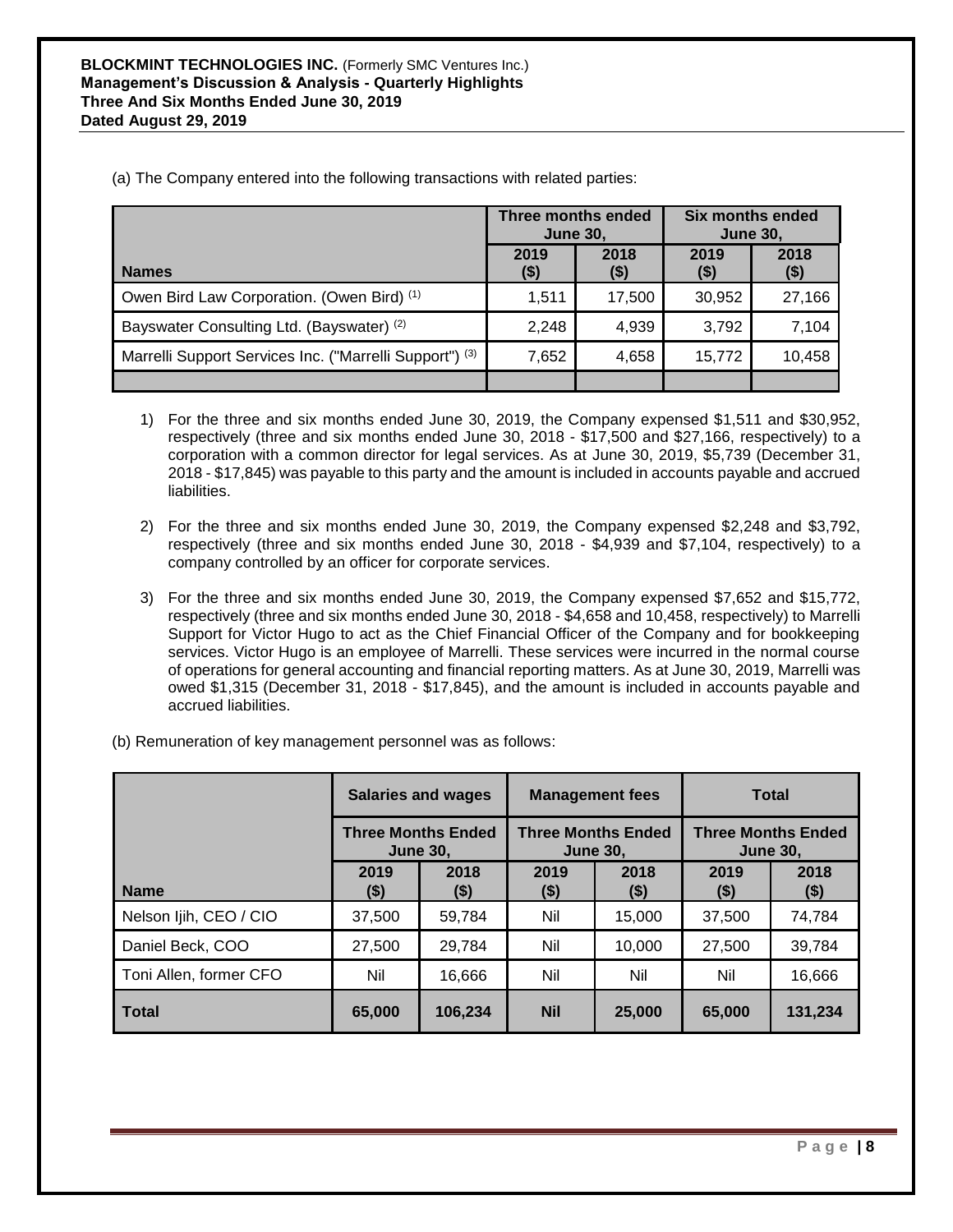|                        | <b>Salaries and wages</b> |                         | <b>Management fees</b>                     |                 | <b>Total</b>    |                         |
|------------------------|---------------------------|-------------------------|--------------------------------------------|-----------------|-----------------|-------------------------|
|                        | <b>June 30.</b>           | <b>Six Months Ended</b> | <b>Six Months Ended</b><br><b>June 30.</b> |                 | <b>June 30.</b> | <b>Six Months Ended</b> |
| <b>Name</b>            | 2019<br>(\$)              | 2018<br>(\$)            | 2019<br>$($ \$)                            | 2018<br>$($ \$) | 2019<br>$($ \$) | 2018<br>$($ \$)         |
| Nelson Ijih, CEO / CIO | 82,500                    | 59,784                  | Nil                                        | 60,000          | 82,500          | 119,784                 |
| Daniel Beck, COO       | 57,500                    | 29,784                  | Nil                                        | 40,000          | 57,500          | 69,784                  |
| Toni Allen, former CFO | Nil                       | 16,666                  | Nil                                        | Nil             | Nil             | 16,666                  |
| <b>Total</b>           | 140,000                   | 106,234                 | <b>Nil</b>                                 | 100.000         | 140,000         | 206.234                 |

(c) Remuneration of directors was as follows:

|                   | Three months ended<br><b>June 30,</b> |                | <b>Six months ended</b><br><b>June 30,</b> |                 |
|-------------------|---------------------------------------|----------------|--------------------------------------------|-----------------|
| <b>Names</b>      | 2019<br>$($ \$)                       | 2018<br>( \$ ) | 2019<br>(\$)                               | 2018<br>$($ \$) |
| Jeff Lightfoot    | 2,257                                 | Nil            | 2,257                                      | Nil             |
| David Patterson   | 2,257                                 | Nil            | 2.257                                      | Nil             |
| <b>Colin Watt</b> | 2,257                                 | Nil            | 2,257                                      | Nil             |
| <b>Total</b>      | 6,771                                 | <b>Nil</b>     | 6,771                                      | Nil             |

(d) Other transactions

On February 1, 2018, the Company granted 6,650,000 (5,000,000 pre-consolidation) bonus warrants to two officers at an exercise price of CDN\$0.05 (US\$0.04 pre-consolidation) for a period of 5 years from the date of issuance. The warrants were issued in exchange for all rights in the Intellectual Property, related to U.S. Patent Pending No. 15/848.583. 3,325,000 (2,500,000 pre-consolidation) of the bonus warrants are eligible for exercise provided at any time during the term the Company achieves at least cumulative gross revenue of \$4,000,000. The balance of 3,325,000 (2,500,000 pre-consolidation) warrants will be eligible for exercise when a further \$4,000,000 of gross revenue is achieved by the Company (i.e. cumulative gross revenue of \$8,000,000 from the date of issuance of the warrants).

# **Share Capital**

As of the date of this MD&A, the Company had 44,269,068 issued and outstanding common shares.

Warrants outstanding for the Company at the date of this MD&A were as follows:

| <b>Warrants</b> | <b>Expiry Date</b> | <b>Exercise Price</b> |
|-----------------|--------------------|-----------------------|
| 6.650.000       | February 1, 2023   | CDN\$0.05             |